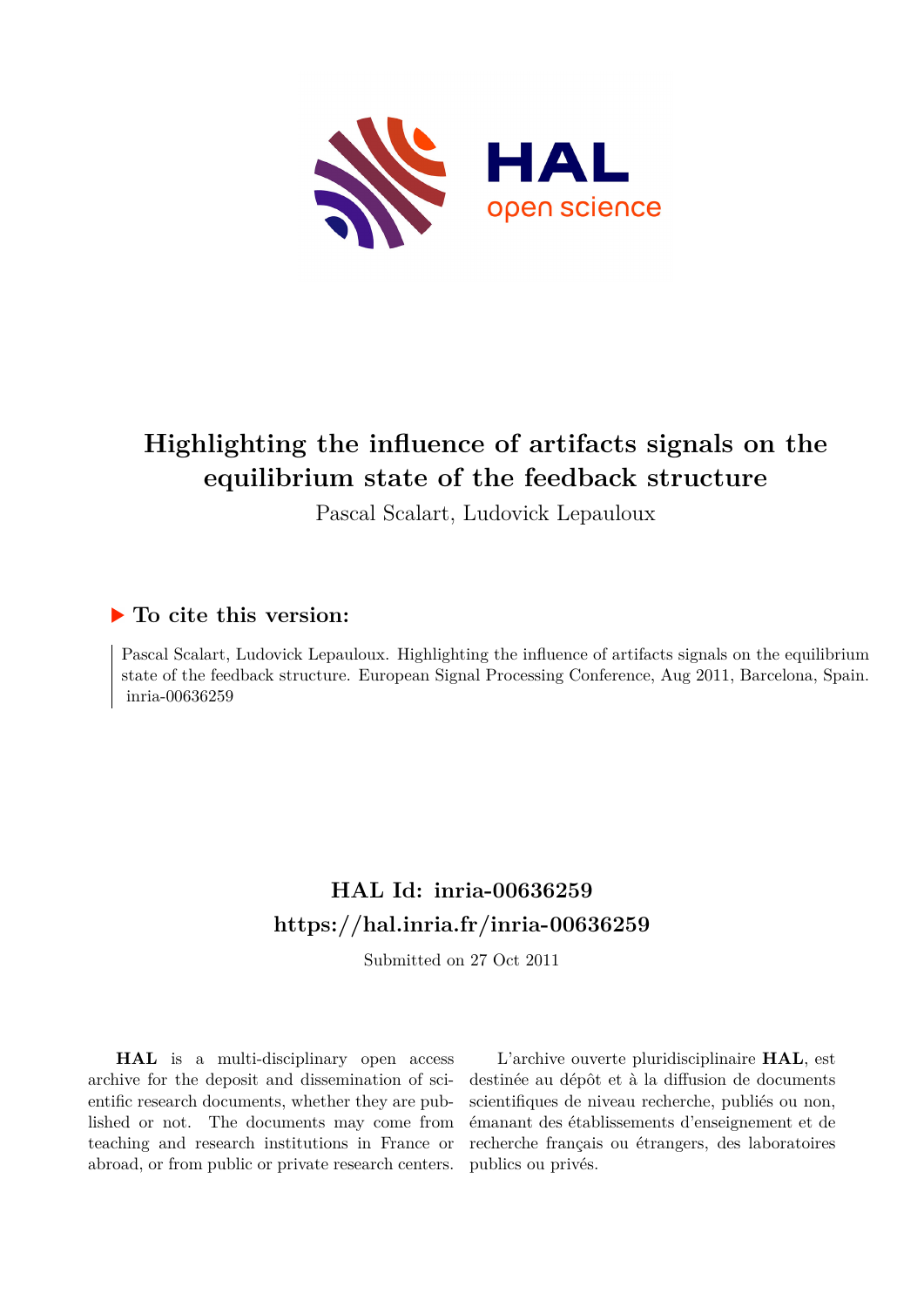### HIGHLIGHTING THE INFLUENCE OF ARTIFACT SIGNALS ON THE EQUILIBRIUM STATE OF THE FEEDBACK STRUCTURE

*Ludovick Lepauloux*<sup>1</sup> *and Pascal Scalart*<sup>2</sup>

<sup>1</sup>Intel Mobile Communications 2600 route des cretes - 06560 Sophia Antipolis, France ˆ email: ludovick.lepauloux@intel.com

#### ABSTRACT

In this paper, we address the problem of the determination of the equilibrium point of the feedback structure initially used for twochannel adaptive noise cancellation in the presence of crosstalk. We concentrate on an important characteristic of an adaptive filter, i.e. the steady-state mean-square error observed once the algorithm has converged. Our approach relies on the analysis of the relationships between the useful signals and their artifacts (distortion, residual noise, crosstalk) at the system outputs. The obtained equilibrium point essentially comes from experimental observations, nevertheless, we propose in the first part a theoretical framework that enables to highlight the links between the different signals in the feedback structure and also used to define the equilibrium point. Then, we give experimental results that show that the equilibrium state is obtained when the energy of the artifacts on the output signals is the same on each channel.

#### 1. INTRODUCTION

Identifying an unknown system has been a central issue in various applications areas such as control, equalization, echo cancellation in commmunication networks and many others. In this work, we focus on a particular type of system, namely the symmetric adaptive filter structure, that has been proposed by different authors to solve noise cancellation problems with signal leakage, also called crosstalked problems or cross-coupled interference problems. We concentrate our analysis on the convergence properties and asymptotic behaviour of the feedback separation structure which is represented in Figure 1 in the two-channel case. Such properties have been first studied in very simple cases. Most of the time, stationary input signals and/or single tap mixing filters (instantaneous mixture) were assumed [1, 2] as a consequence of the mathematical complexity of the required analyses [3, 4]. Indeed, the inherent cross-coupling



Figure 1: Mixing model (left) and separation structure (right). The introduced delay arbitrarily fixed in the separation structure is justified by implementation considerations.

of this structure introduces an infinite impulse response filter which can lead to potential instability. Thus, the convergence analysis is a critical issue but addressing this problem is more difficult than in classical adaptive FIR filtering because the Hessian matrix associated with the considered structure is time-varying even when the input signals are stationary. Usually, analysis of adaptive filtering algorithms requires simplifying assumptions, such as the small

2ENSSAT/University of Rennes, INRIA/IRISA/CAIRN 6 rue de Kerampont - 22305 Lannion, France ´ email: pascal.scalart@enssat.fr

step-size assumption or the well-known independence assumption between successive regressors, in order to derive expressions that describe the performance of the algorithm. As an example, we can refer to the fixed point theory [5] that is an elegant manner to derive convergence properties of adaptive systems. Although these assumptions are rarely satisfied by real-life data, they render the convergence analysis tractable. Furthermore, when analyzing the feedback structure of Figure 1, we can easily derive an equivalent adaptive identification problem [6] for the adaptive filter  $w_{21}$  (illustrated in Figure 2) where (i) the input sequence  $s_2(n)$  and the noise  $b(n)$  are mutually dependent, (ii) the noise sequence  $b(n)$  is not stationary and (iii) the noise sequence depends on **w21**. The same analysis holds for the dual filter **w12**. The above properties are not usual in the context of adaptive filtering and, to our knowledge, no theoretical results have so far been established in such conditions. As a consequence, no useful design guidelines are avalaible to control the convergence of the adaptive feedback system of Figure 1. Nevertheless, some major contributions were produced in



Figure 2: Equivalent adaptive plant identification of **h21**. On this scheme,  $\Delta s_2(n)$  denotes the vector composed of artifact signals and defined by  $\Delta s_2(n) = \hat{s}_2(n) - s_2(n)$ .

the literature. In [7, 8] Charkani and Deville give a complete analysis of the recursive structure for self-adaptive (blind) separation of convolutively mixed signals. On account of ordinary differential equation technique (ODE), equilibrium and stability conditions can be analyzed for a large class of separating functions that are restricted in order to ensure the separating point is an equilibrium state. Indeed, due to the heavy complexity of the obtained mathematical expressions, this study was carried out only around the desired solution ( $w_{21} = h_{21}$  and  $w_{12} = h_{12}$ ) that is assumed to be the equilibrium point corresponding to the separating solutions. In contrast with the common approaches which consist in first defining the adaptive algorithm and then analyzing the behavior of this one according to a given structure, in this paper, we first define analytically useful relations between the different signals. Then, based on energy conservation arguments and under weak assumptions, we define the observed equilibrium point of the separation structure of Figure 1. In that sense, our approach is close to the energy conservation principle developed by Yousef and Sayed [9]. Finally, extensive simulations illustrate the derived results and show the validity of this equilibrium state.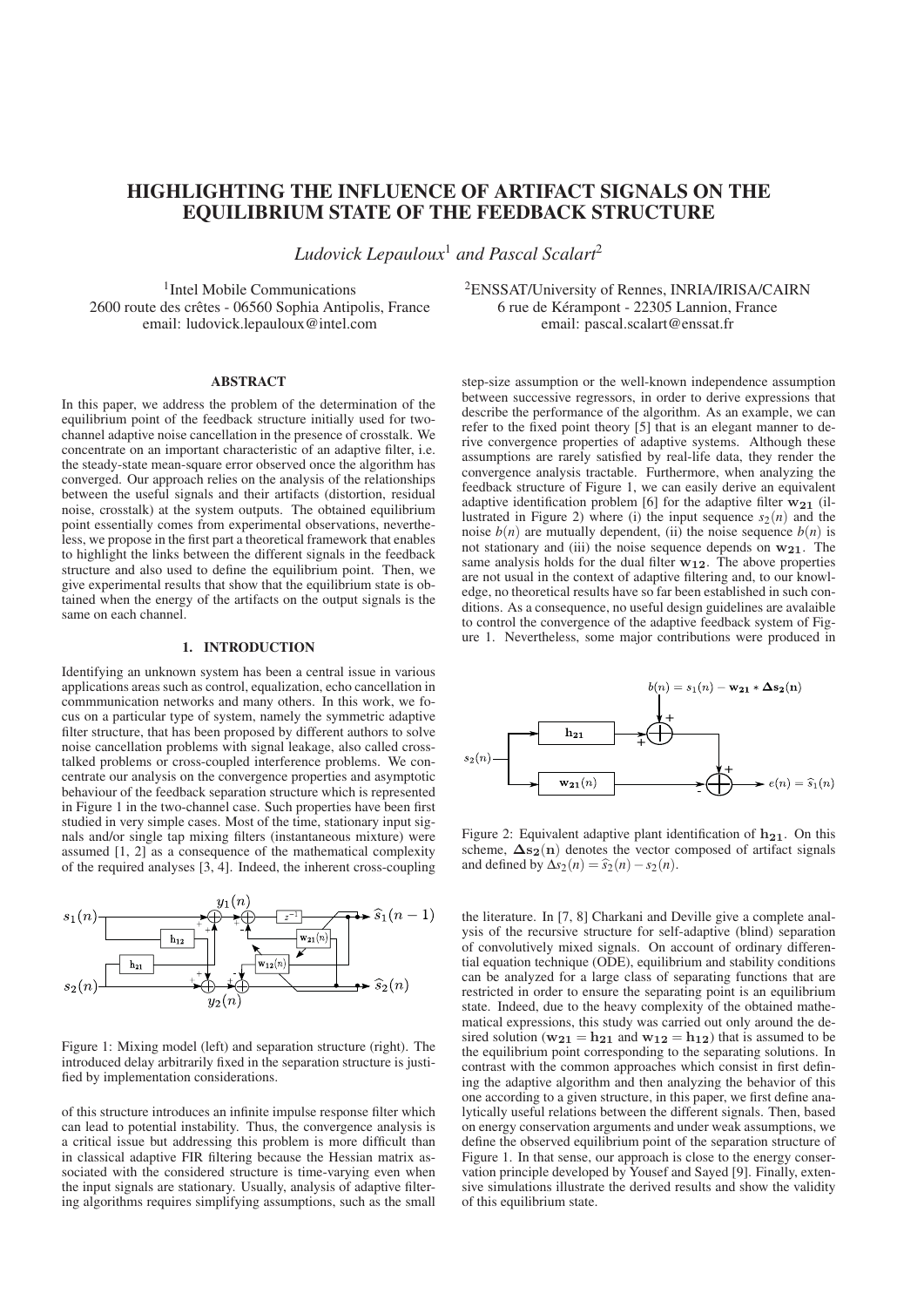#### 2. PROBLEM STATEMENT

Let us consider the mixing model described in Figure 1. The two observations can be expressed in the Z-domain as:

$$
\begin{bmatrix} Y_1(z) \\ Y_2(z) \end{bmatrix} = M(z) \begin{bmatrix} S_1(z) \\ S_2(z) \end{bmatrix}, \quad M(z) = \begin{bmatrix} 1 & H_{12}(z) \\ H_{21}(z) & 1 \end{bmatrix}.
$$

Where  $M(z)$  denotes the mixing matrix. In order to cancel the existing coupling effect between the observations and to recover the original sources, the separating filters **wij** of the recursive structure shown in the same figure (right side) just have to 'mimic' the filter **hij** of the mixing model, i.e. to converge towards them. Then, inversion of  $M(z)$  is actually performed by the recurrent connection. This is the main advantage of the feedback structure in contrast with the feedforward one that needs to estimate the inverse of the mixing matrix  $M(z)$ .

#### 3. EQUILIBRIUM STATE

In the following, uppercase symbols in boldface font denote matrix quantity whereas lowercase symbols in boldface font indicate a vector quantity. Normal font is used for scalar quantity. The *diag* operator denotes diagonal elements of matrix and ∗ the convolution operator. As stated in Figure 1,  $\{s_1, s_2\}$  and  $\{y_1, y_2\}$  are respectively the source and the observation signals. We use  $\{\hat{s}_1, \hat{s}_2\}$  to represent the estimated signals. The following assumptions are used through the estimated signals. The following assumptions are used throughout the paper.

- Assumption A1. The filter coefficients are slowly varying in time.
- Assumption A2. To ensure stability, we impose that **h<sup>12</sup>** is strictly causal.
- Assumption A3. The equilibrium state of the feedback structure is obtained when the energy of the artifacts on the output signal is equal on each channel.
- Assumption A4. The source signals  $s_1$  and  $s_2$  are assumed to be stationary random variables with zero mean and variance  $\sigma_{s_1}^2$ and  $\sigma_{s_2}^2$  respectively.

#### 3.1 Artifact analysis on each estimated signal

According to the mixing and separation models, the artifact signals  $\Delta s_1(n) = \hat{s}_1(n) - s_1(n)$  on  $s_1(n)$  can be formulated as

$$
\Delta s_1(n) = y_1(n) - \mathbf{w_{21}}^T(n)\hat{\mathbf{s}}_2(n) - s_1(n)
$$
  
=  $\mathbf{h_{21}}^T \mathbf{s_2}(n) - \mathbf{w_{21}}^T(n)\mathbf{y_2}(n) + \mathbf{w_{21}}^T(n)diag\left\{\mathbf{W_{12}}^T(n)\hat{\mathbf{s}}_1(n-1)\right\}$  (1)

with

$$
\mathbf{h}_{21} = [h_{21}^{0} \ h_{21}^{1} \dots h_{21}^{L-1}]^{T},
$$
  
\n
$$
\mathbf{w}_{21}(n) = [w_{21}^{0}(n) \ w_{21}^{1}(n) \dots w_{21}^{L-1}(n)]^{T},
$$
  
\n
$$
\mathbf{y}_{2}(n) = [y_{2}(n) \ y_{2}(n-1) \dots y_{2}(n-L+1)]^{T},
$$
  
\n
$$
\mathbf{s}_{2}(n) = [s_{2}(n) \ s_{2}(n-1) \dots s_{2}(n-L+1)]^{T},
$$
  
\n
$$
\mathbf{\hat{s}}_{2}(n) = [\hat{s}_{2}(n) \ \hat{s}_{2}(n-1) \dots \hat{s}_{2}(n-L+1)]^{T},
$$
  
\n
$$
\mathbf{\hat{S}}_{1}(n-1) = [\mathbf{\hat{s}}_{1}(n-1) \ \mathbf{\hat{s}}_{1}(n-2) \dots \mathbf{\hat{s}}_{1}(n-L)],
$$
  
\n
$$
\mathbf{W}_{12}(n) = [\mathbf{w}_{12}(n) \ \mathbf{w}_{12}(n-1) \dots \mathbf{w}_{12}(n-L+1)].
$$

Assuming that the filter coefficients are slowly time varying [3] (A1), i.e. **w**<sub>12</sub>(*n* − *j*) = **w**<sub>12</sub>(*n*) ∀ *j* = 0,...,*L* − 1, which is equivalent to fix a low step-size (asymptotic behaviour) and noting that  $y_2(n) = s_2(n) + S_1^T(n)h_{12}$ , relation (1) could be reformulated as

$$
\Delta s_1(n) = \Delta \mathbf{h_{21}}^T(n) \mathbf{s_2}(n) - \mathbf{w_{21}}^T(n) \left[ \mathbf{S_1}^T(n) \mathbf{h_{12}} - \mathbf{\hat{S}_1}^T(n-1) \mathbf{w_{12}}(n) \right].
$$
 (2)

Where  $\Delta h_{21}(n) = h_{21} - w_{21}(n)$  is the weight deviation vector. Let us introduce the matrix

$$
\Delta S_1(n) = S_1(n) - \widehat{S}_1(n),\tag{3}
$$

and causality constraint (A2) on  $h_{12}$  such that  $h_{12}(0) = 0$ , the expression in the bracket reduces, and (2) yields to

$$
\Delta s_1(n) = \Delta \mathbf{h_{21}}^T(n) \mathbf{s_2}(n) - \mathbf{w_{21}}^T(n) \left[ \widetilde{\mathbf{S}}_1(n-1) \Delta \widetilde{\mathbf{h}}_{12}(n) + \Delta \mathbf{S_1}^T(n-1) \mathbf{w_{12}}(n) \right]
$$
\n(4)

where  $\widetilde{S}_1(n-1)$  is a truncated version of  $S_1(n-1)$  of size *L* × (*L* − 1). Similarly,  $\widetilde{h}_{12} = h_{12}(i) |_{i=1,...,L-1}$  and  $\widetilde{w}_{12} =$ **w12**(*i*)  $|_{i=0,...,L-2}$ . Similar manipulations can be applied to the artifact signals in second estimated signal  $\hat{s}_2(n)$  leading to

$$
\Delta s_2(n) = \Delta \widetilde{\mathbf{h}}_{12}^T(n) \widetilde{\mathbf{s}}_1(n-1) - \mathbf{w_{12}}^T(n) \mathbf{S}_2^T(n-1) \Delta \mathbf{h}_{21}(n-1) - \mathbf{w_{12}}^T(n) \Delta \mathbf{S}_2^T(n-1) \mathbf{w_{21}}(n-1). \quad (5)
$$

Equations (4) and (5) define the artifact signals on the outputs and associated with the feedback structure. The global network corresponding to these two relations is shown in Figure 3. Based on this network, the equilibrium point will be discussed in the next paragraph.

#### 3.2 Conservation of the artifacts energy at each output

Let us assume that the equilibrium state of the feedback structure given in Figure 1 is obtained when the energy of the artifacts on the output signal is the same on each channel (A3), i.e.  $E\left[\Delta s_1^2(n)\right] =$  $E\left[\Delta s_2^2(n)\right]$ . By considering that the filters are slowly time varying, i.e.  $\mathbf{w}_{21}(n) * \mathbf{w}_{12}(n) = \mathbf{w}_{12}(n) * \mathbf{w}_{21}(n-1)$ , equal output artifact energy ensure identical correlation properties of the signals present at points A and B (see Figure 3). Although it is not universally correct, we will assume that the previous statement is equivalent to the equality of the power spectral densities given hereafter:

$$
\Phi_{AA}(e^{j\omega}) = \sum_{k=-\infty}^{\infty} r_{AA}(k)e^{-jk\omega} = \sum_{k=-\infty}^{\infty} r_{BB}(k)e^{-jk\omega}
$$

$$
= \Phi_{BB}(e^{j\omega}) \tag{6}
$$

where  $r_{AA}(k) = E[A(n)A(n+k)]$  is the correlation function of the signal in point A. Assuming that  $s_1(n)$  and  $s_2(n)$  are independent, we get from Figure 3:

$$
\Phi_{AA}(e^{j\omega}) = \Phi_{S_1S_1}(e^{j\omega}) \Big| \widetilde{H}_{12}(e^{j\omega}) - \widetilde{W}_{12}(e^{j\omega}) \Big|^2 \Big| W_{21}(e^{j\omega}) \Big|^2 + \Phi_{S_2S_2}(e^{j\omega}) \Big| H_{21}(e^{j\omega}) - W_{21}(e^{j\omega}) \Big|^2. \tag{7}
$$

The same reasoning holds in B with  $r_{BB}(k)$ . By introducing the misalignment vector, the power spectral densities can be rewritten as

$$
\Phi_{AA}(e^{j\omega}) = \Phi_{S_1S_1}(e^{j\omega}) \left| \Delta \widetilde{H}_{12}(e^{j\omega}) \right|^2 \left| W_{21}(e^{j\omega}) \right|^2 +
$$
  

$$
\Phi_{S_2S_2}(e^{j\omega}) \left| \Delta H_{21}(e^{j\omega}) \right|^2 \tag{8}
$$

$$
\Phi_{BB}(e^{j\omega}) = \Phi_{S_2S_2}(e^{j\omega}) \left| \Delta H_{21}(e^{j\omega}) \right|^2 \left| W_{12}(e^{j\omega}) \right|^2 +
$$
  

$$
\Phi_{S_1S_1}(e^{j\omega}) \left| \Delta \widetilde{H}_{12}(e^{j\omega}) \right|^2.
$$
 (9)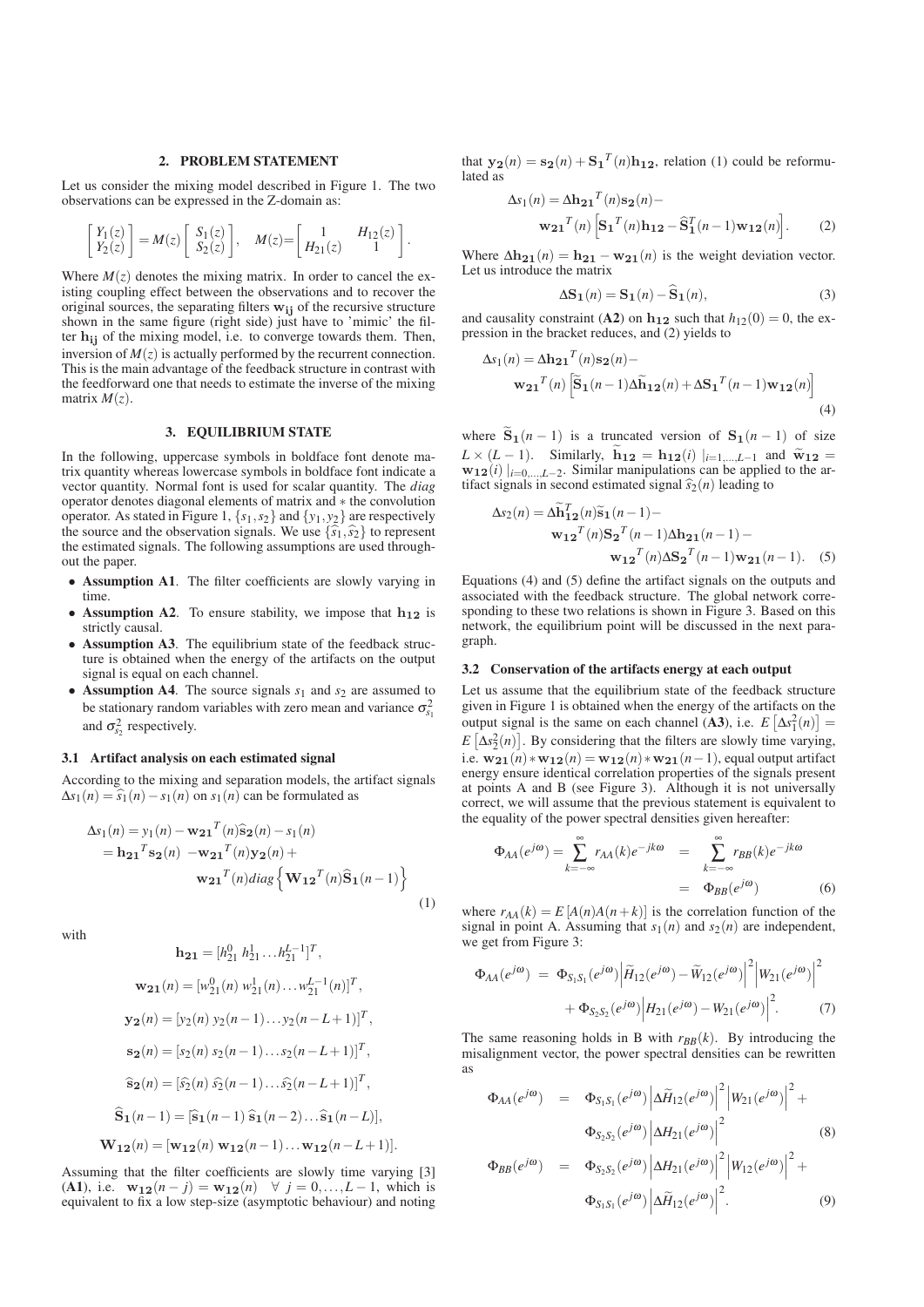

Figure 3: Global network for getting the artifact signals on each channel.

Inserting  $(8)$  and  $(9)$  into  $(6)$ , we get the following equilibrium relationship for the feedback structure:

$$
\frac{\left|\Delta\widetilde{H}_{12}(e^{j\omega})\right|^2}{\left|\Delta H_{21}(e^{j\omega})\right|^2} = \frac{\Phi_{S_2S_2}(e^{j\omega})}{\Phi_{S_1S_1}(e^{j\omega})} \cdot \frac{\left|W_{12}(e^{j\omega})\right|^2 - 1}{\left|W_{21}(e^{j\omega})\right|^2 - 1}.
$$
 (10)

By exploiting the usual spectral analysis of the time-invariant (stationary) system for some fixed  $W_{12}(z)$  and  $W_{21}(z)$ , the obtained relation is valid whatever the coefficients of the separating filters are. And note that the originality of our approach stands in the fact we apply it to artifact signals what has never been done yet.

#### 3.3 Signal to artifact ratio (SAR) analysis

Through the above analysis, the signal to artifact ratio on each channel could be easily defined as follow:

$$
SAR_1(e^{j\omega}) = \frac{\Phi_{S_1S_1}(e^{j\omega})}{\Phi_{\Delta S_1\Delta S_1}(e^{j\omega})}
$$
  
=  $\Phi_{S_1S_1}(e^{j\omega}) \frac{|1 - W_{12}(e^{j\omega})W_{21}(e^{j\omega})e^{-j\omega}|^2}{\Phi_{AA}(e^{j\omega})}$  (11)

$$
SAR_2(e^{j\omega}) = \frac{\Phi_{S_2S_2}(e^{j\omega})}{\Phi_{\Delta S_2\Delta S_2}(e^{j\omega})}
$$
  
=  $\Phi_{S_2S_2}(e^{j\omega}) \frac{|1 - W_{12}(e^{j\omega})W_{21}(e^{j\omega})e^{-j\omega}|^2}{\Phi_{BB}(e^{j\omega})}$ . (12)

Then, according to the stated equality principle expressed in (6), the following important relation holds

$$
\frac{SAR_1(e^{j\omega})}{SAR_2(e^{j\omega})} = \frac{\Phi_{S_1S_1}(e^{j\omega})}{\Phi_{S_2S_2}(e^{j\omega})}.
$$
\n(13)

This relation describes the behavior of the feedback structure and is valid whatever the nature of the signals sources are and whatever the value of impulse responses of identification filters  $w_{12}(n)$  and  $w_{21}(n)$  are. Note that if the two sources  $s_1(n)$  and  $s_2(n)$  correspond to white noise, the ratio given by (13) is equal to the average power ratio  $\sigma_{s_1}^2/\sigma_{s_2}^2$  between the source signals.

#### 4. EXPERIMENTAL RESULTS

#### 4.1 Convergence: transient and steady-state analysis

In this section we present simulation results illustrating the validity of the asymptotic analysis presented previously. In these experiments, the signal  $s_2(n)$  corresponds to a zero mean white Gaussian noise with  $\Phi_{S_2S_2}(e^{j\omega}) = \sigma_{S_2}^2$ . The input signal  $s_1(n)$  is a Gaussian first order autoregressive process (AR) with variance  $\sigma_{s_1}^2$  and with pole  $\alpha \in [0,1]$ . To adapt the adaptive filters  $\mathbf{w}_{12}(n)$  and  $\mathbf{w}_{21}(n)$ , we choose the symmetric adaptive decorrelation algorithm, [1]:

$$
\mathbf{w}_{ji}(n+1) = \mathbf{w}_{ji}(n) + \mu \hat{s}_i(n) \hat{s}_j(n) \quad \forall i \neq j \in 1, 2 \tag{14}
$$

where  $\hat{\mathbf{s}}_j(n) = [\hat{s}_j(n) \dots \hat{s}_j(n-L+1)]^T$  denotes the vector of the least L output complex of the separating filters. We see the approach last *L* output samples of the separating filters. We assume perfect modelisation with separating filters having the same length as the mixing ones. In the experiments, coupling filters of order  $L = 20$ are used and the separating filters are adapted from the relationship (14) with a low step-size,  $\mu = 10^{-4}$ .

Figure 4 shows, for a signal to noise ratio of 10 dB and for colored



Figure 4: Convergence of the system distance  $\|\Delta \mathbf{h}_{12}(n)\|^2 / \|\mathbf{h}_{12}(n)\|^2$  (grey) and  $\|\Delta \mathbf{h}_{21}(n)\|^2 / \|\mathbf{h}_{21}(n)\|^2$ (black) for different values of the pole  $\alpha = 0, 0.1, 0.2, \cdots, 0.9$ .

signal  $s_1(n)$ , the convergence of the system distance over time of the two filters  $w_{12}(n)$  and  $w_{21}(n)$ . We can observe that the behavior of the transient phase is different between the two channels, the fastest convergence being obtained in the most energetic channel.

### 4.2 Signal to artifact ratio on each channel

We now consider the previously established relations expressing the signal to artifact ratio at the output of each channel of the feedback structure. In this paragraph, we assume that the source signals are the ones described previously. It is possible to compute, at each time instant  $n$ , the power spectral densities  $(8)$  and  $(9)$  by observing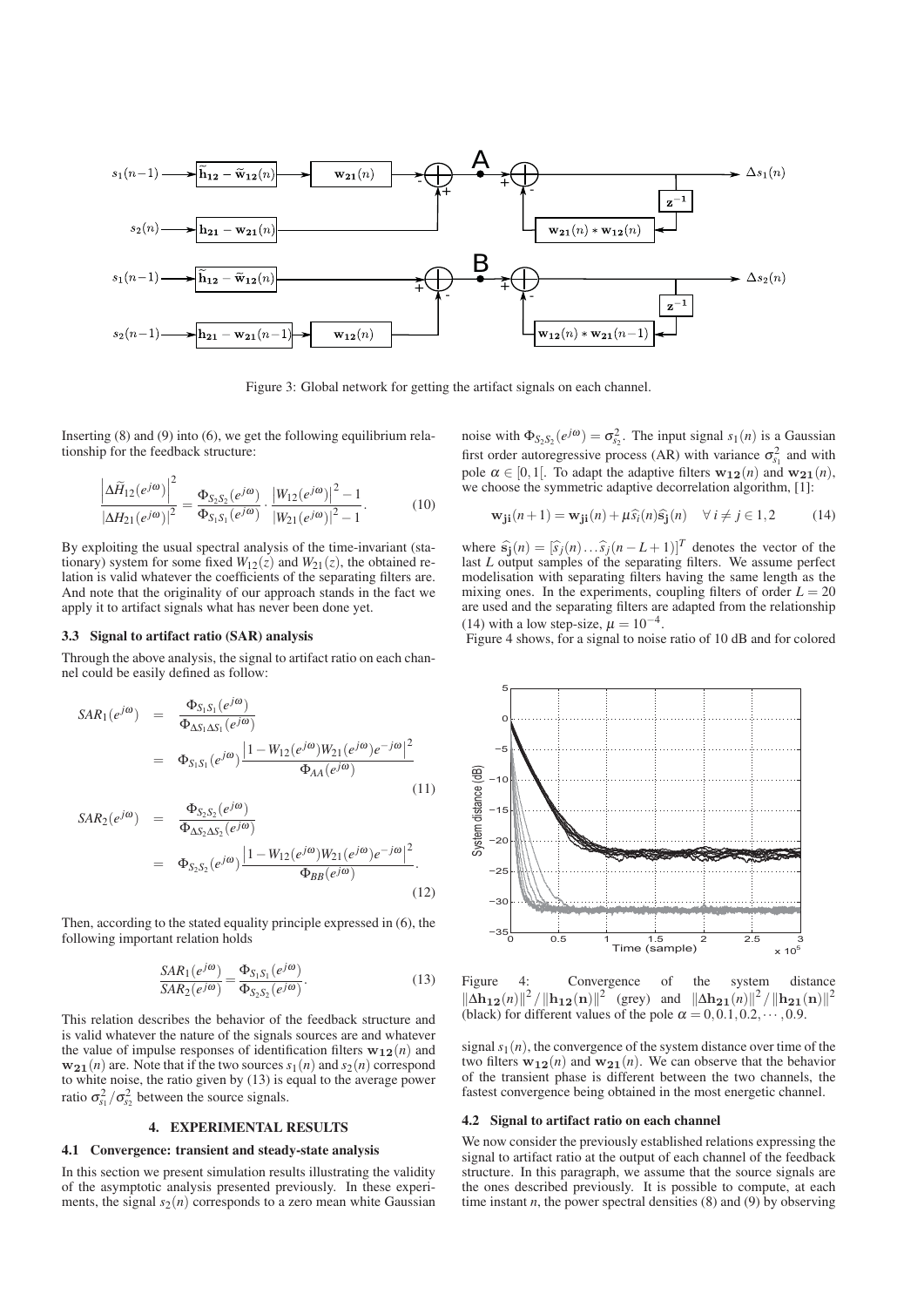the coefficients of the separating filters at that time instant. Once the power spectral densities  $\Phi_{AA}(e^{j\omega})$  and  $\Phi_{BB}(e^{j\omega})$  are known, we can then express, from relations  $(11)$  and  $(12)$ , the value of the SAR on each spectral component of both channels. Such curves are displayed in Figure 5 (top) when the source signal  $s_1(n)$  is an AR (1) signal with pole  $\alpha = 0.8$  and with an average power ratio of  $\sigma_{s_1}^2 / \sigma_{s_2}^2 = 10$ . These curves are obtained by considering mean values  $\overline{\mathbf{w}}_{12} = \lim_{n \to \infty} E[\mathbf{w}_{12}(n)]$  and  $\overline{\mathbf{w}}_{21} = \lim_{n \to \infty} E[\mathbf{w}_{21}(n)],$ which is equivalent to consider asymptotic behavior of the adaptive filters. The curve in Figure 5 (bottom) corresponds to the evalua-



Figure 5: Frequency behavior of  $SAR_1(e^{j\omega})$  and  $SAR_2(e^{j\omega})$  (top) and  $SAR_1(e^{j\omega})/SAR_2(e^{j\omega})$  (bottom).

tion of (13) under the same experimental conditions. In noting that the theoretical power spectral density (PSD) of the AR(1) source is given by:

$$
\Phi_{S_1 S_1}(e^{j\omega}) = \sum_{k} r_{S_1 S_1}(k) e^{-jk\omega} = \frac{(1 - \alpha^2)\sigma_{S_1}^2}{1 + \alpha^2 - 2\alpha\cos\omega},
$$
(15)

it is possible to also represent on Figure 5 (dashed curve) the theoretical value of this ratio, which is given by

$$
\frac{SAR_1(e^{j\omega})}{SAR_2(e^{j\omega})} = \frac{\sigma_{s_1}^2}{\sigma_{s_2}^2} \times \frac{(1-\alpha^2)}{1+\alpha^2 - 2\alpha\cos\omega}.
$$
 (16)

From this figure, we note the capability of the theoretical relation given by (16) to closely predict the behavior of the experimental curve (we recall here that the PSD given by (15) obtained through AR parametric modeling is able to model spectral envelope maxima). Let us define the frequency average SAR noted  $SAR^{fb}$ , obtained by integrating  $SAR_i(e^{j\omega})$  with  $i = \{1,2\}$  over the whole spectral domain.

$$
SAR_i^{fb} = \int_{-\pi}^{\pi} SAR_i(e^{j\omega})d\omega
$$

Consequently and according to (13), the ratio of the full-band SAR should be equal to the average power ratio of the sources. To compute these full-band SAR, we do not use the mean values of **w12** and **w21**. We compute these full-band SAR directly by using the experimental signals  $E[(s_1 - \hat{s}_1)^2], E[(s_2 - \hat{s}_2)^2], E[s_1^2]$  and  $E[s_2^2]$ , that is to say all along the convergence of the filter without limiting to the asymptotic behavior with the mean value of the filters. Consequently, we observe the validity of the obtained relations also during the convergence of the filters. Under the same experimental conditions as above, we can see that the experimental results in Figure 6 (bottom) are consistent with the theoretical analysis expressed in (13). In fact, even during the initial convergence,



Figure 6: Time evolution of  $SAR_1^{fb}$  and  $SAR_2^{fb}$ (top), and  $SAR_1^{fb}/SAR_2^{fb}$  (bottom).

the difference (in dB) between each  $SAR^{fb}$  of the two channels is equal to 10 dB which agrees with  $\sigma_{s_1}^2 / \sigma_{s_2}^2 = 10$ . The accuracy of the theoretical predictions tends to validate the assumption (**A3**) made in the theoretical analysis. Namely, *at each time instant n, the two separating filters of the feedback structure adjust their time-varying impulse responses according to the following rule: the energies of the artifact signals on each output are equal.* To further validate



Figure 7: Frequency average  $SAR^{fb}$  obtained on channel 1 and 2 when  $\alpha = 0$  for different values of  $\sigma_{s_1}^2 / \sigma_{s_2}^2$ .

our theoretical analysis (and therefore the underlying assumptions), we give in Figure 7 and Figure 8 the full-band SAR values obtained during the steady-state convergence phase of the algorithms for different configurations of the input sources power ratio  $\sigma_{s_1}^2 / \sigma_{s_2}^2$ . On Figure 7 the two input signals  $s_1(n)$  and  $s_2(n)$  correspond to white Gaussian noise process ( $\alpha = 0$ ) and AR(1) signals with pole  $\alpha = 0.4$ and  $\alpha = 0.7$  in Figure 8. We can see from Figure 7 (bottom) and Figure 8 (right) that, in all considered cases, the ratio between the experimental full-band *SAR<sup>fb</sup>* of each channel is equal to  $\sigma_{s_1}^2/\sigma_{s_2}^2$ , also with colored signals and as predicted by the theoretical analysis. Finally, we test the robustness of our analysis with speech